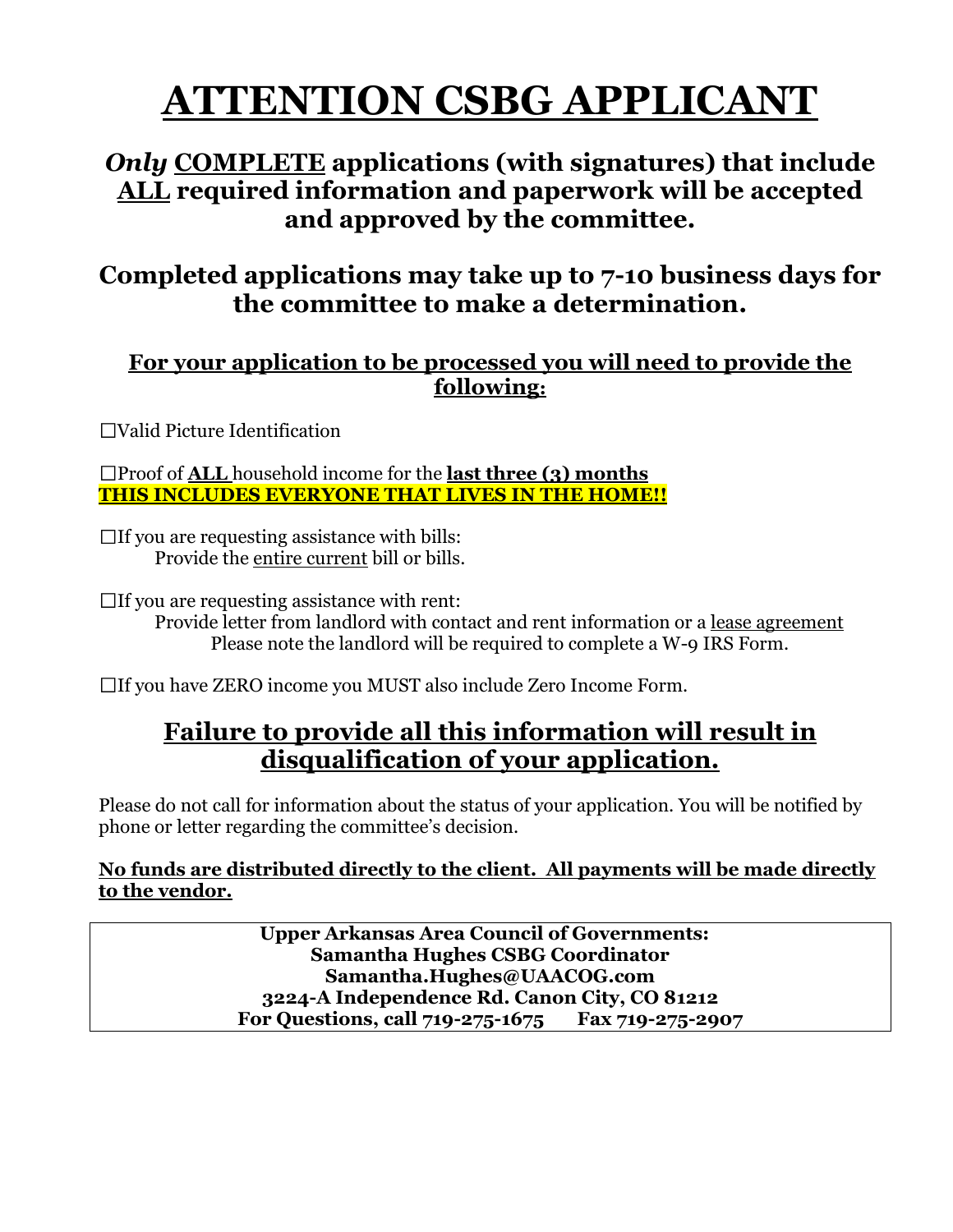#### **CSBG Program Guidelines**

The purpose of this program is to aid low and very low-income families and individuals. **The program can assist in an emergency once every five years per family/individual/household**. This program has limited funds and is **not an entitlement program**. The following rules are to provide guidelines as to how the money will be dispersed. Families/ Households must meet the 200% FPL as well as other guidelines and requirements.

#### **Income Eligibility Levels**

For reference, the updated income eligibility levels through 2021 are listed below. The Federal Government will release updated Federal Poverty Guidelines in 2022 and this chart will be updated to reflect those updated guidelines.

| Number of Persons in    | 100% Federal Poverty Level      | 200% Federal Poverty Level        |  |  |
|-------------------------|---------------------------------|-----------------------------------|--|--|
| <b>Family/Household</b> |                                 |                                   |  |  |
|                         | \$12,880                        | \$25,760                          |  |  |
|                         | \$17,420                        | \$34,840                          |  |  |
|                         | \$21,960                        | \$43,920                          |  |  |
|                         | \$26,500                        | \$53,000                          |  |  |
|                         | \$31,040                        | \$62,808                          |  |  |
|                         | \$35,580                        | \$71,160                          |  |  |
|                         | \$40,120                        | \$80,240                          |  |  |
|                         | \$44,660                        | \$89,320                          |  |  |
|                         | Add \$4,540 for each additional | For families/households with more |  |  |
|                         | person                          | than 8 persons add \$9,080        |  |  |

#### **1.** The applicant must meet CSBG income guidelines**. Each applicant must provide proof of all household income for the last three (3) months.**

- **2.** There is a cap per applicant (family/individual/household); with a once in five years policy regardless of the amount the applicant receives.
- **3.** If the maximum amount will not cover the entire bill, the applicant must show how the remainder will be paid. If the committee feels that the applicant does not have the means to pay the remainder of the bill, and that the program's assistance will not rectify the situation, they may choose to not approve the application.
- **4.** The applicant must show that this is not an ongoing problem.
- **5.** The applicant must show that they have taken steps to correct the problem on their own, i.e., they have talked with the creditor/landlord and requested payment arrangements etc.
- **6.** If the committee feels that the situation is the result of poor planning, living beyond your financial means regularly, or lack of future sustainability, we may choose not to approve the application.
- **7.** The committee will have the right to reject any application that does not meet the above guidelines.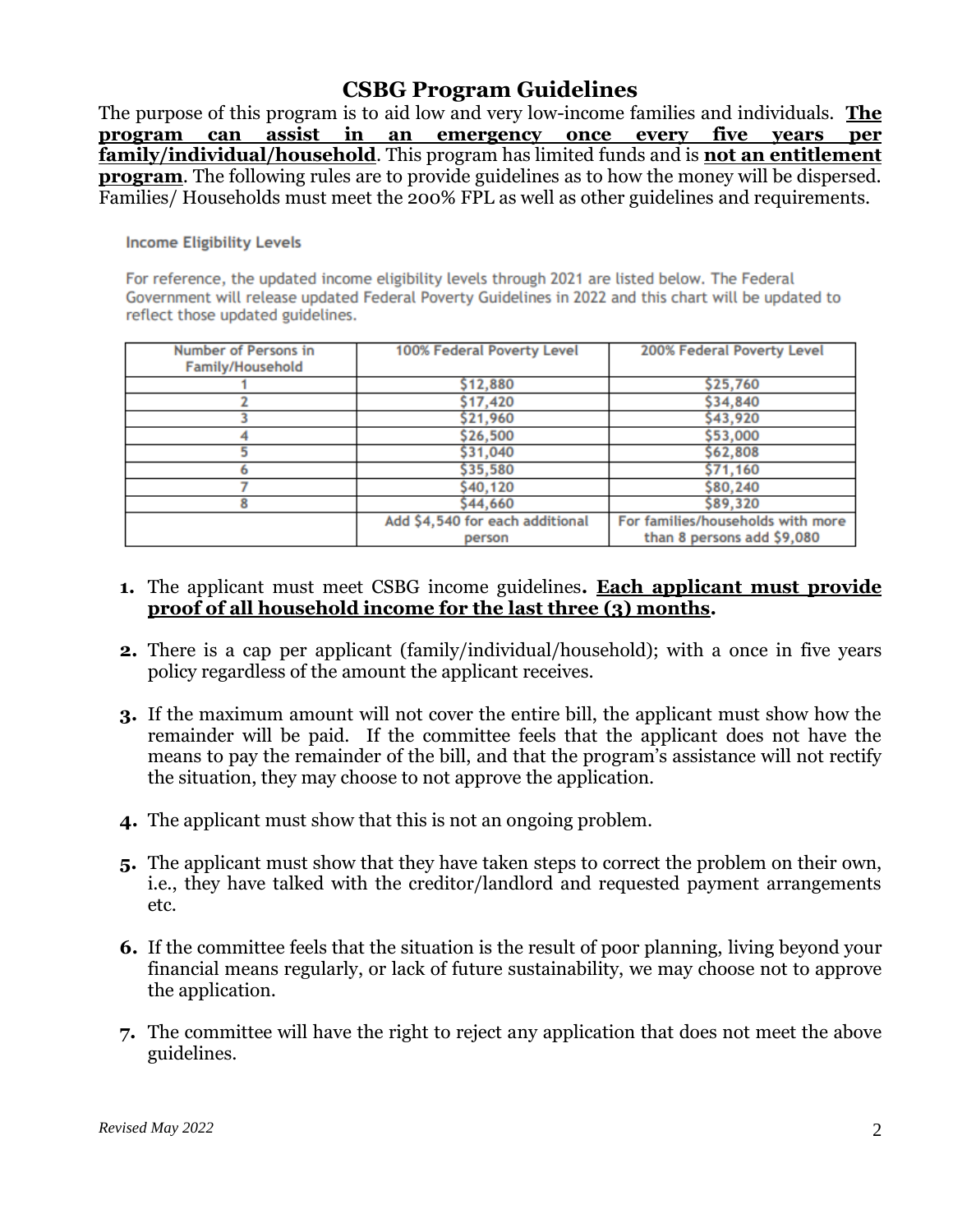- **8.** The committee will have 7-10 business days to make their decision. Each applicant will be notified by phone or in writing of the committee's decision.
- **9.** If we are unable to contact you within 10 days after committee review, your application will be considered denied.
- **10.** The committee reserves the right to change and/or amend the above-mentioned rules/guidelines.
- **11.** If your application is denied and you have additional information, you must complete a new application to reapply.
- **12.** Any falsification of information is punishable by law and will automatically disqualify applicant from receiving assistance now and in the future.
- **13.**An appeal of your application determination is available. Contact Samantha Hughes for appeal information.
- **14.**The applicant agrees to allow UAACOG to verify any information provided with other agencies and/or sources.

 $\overline{\phantom{a}}$  ,  $\overline{\phantom{a}}$  ,  $\overline{\phantom{a}}$  ,  $\overline{\phantom{a}}$  ,  $\overline{\phantom{a}}$  ,  $\overline{\phantom{a}}$  ,  $\overline{\phantom{a}}$  ,  $\overline{\phantom{a}}$  ,  $\overline{\phantom{a}}$  ,  $\overline{\phantom{a}}$  ,  $\overline{\phantom{a}}$  ,  $\overline{\phantom{a}}$  ,  $\overline{\phantom{a}}$  ,  $\overline{\phantom{a}}$  ,  $\overline{\phantom{a}}$  ,  $\overline{\phantom{a}}$ Name Date

#### **AFFIDAVIT OF LEGAL RESIDENCY**

I, swear or affirm under penalty of perjury under the laws of the State of Colorado that (check one):

\_\_\_ I am a United States citizen,

\_\_\_\_\_\_\_\_\_\_\_\_\_\_\_\_\_\_\_\_\_\_\_\_\_\_\_\_\_\_

or

I am a permanent Resident of the United States, or

I am lawfully present in the United States pursuant to Federal law.

I understand that this sworn statement is required by law because I have applied for a public benefit, or I am a sole proprietor entering into a contract or purchase order with the State of Colorado. I understand that state law requires me to provide proof that I am lawfully present in the United States prior to receipt of this public benefit or prior to entering a contract with the State. I further acknowledge that making a false, fictitious, or fraudulent statement or representation in this sworn affidavit is punishable under the criminal laws of Colorado as perjury in the second degree under Colorado Revised Statute 18-8-503 and it shall constitute a separate criminal offense each time a public benefit is fraudulently received.

\_\_\_\_\_\_\_\_\_\_\_\_\_\_\_\_\_\_\_\_\_\_\_\_\_\_\_\_\_\_ \_\_\_\_\_\_\_\_\_\_\_\_\_\_\_\_\_\_\_\_\_\_\_\_\_\_ Signature Date

Name (please print)

*Revised May 2022* 3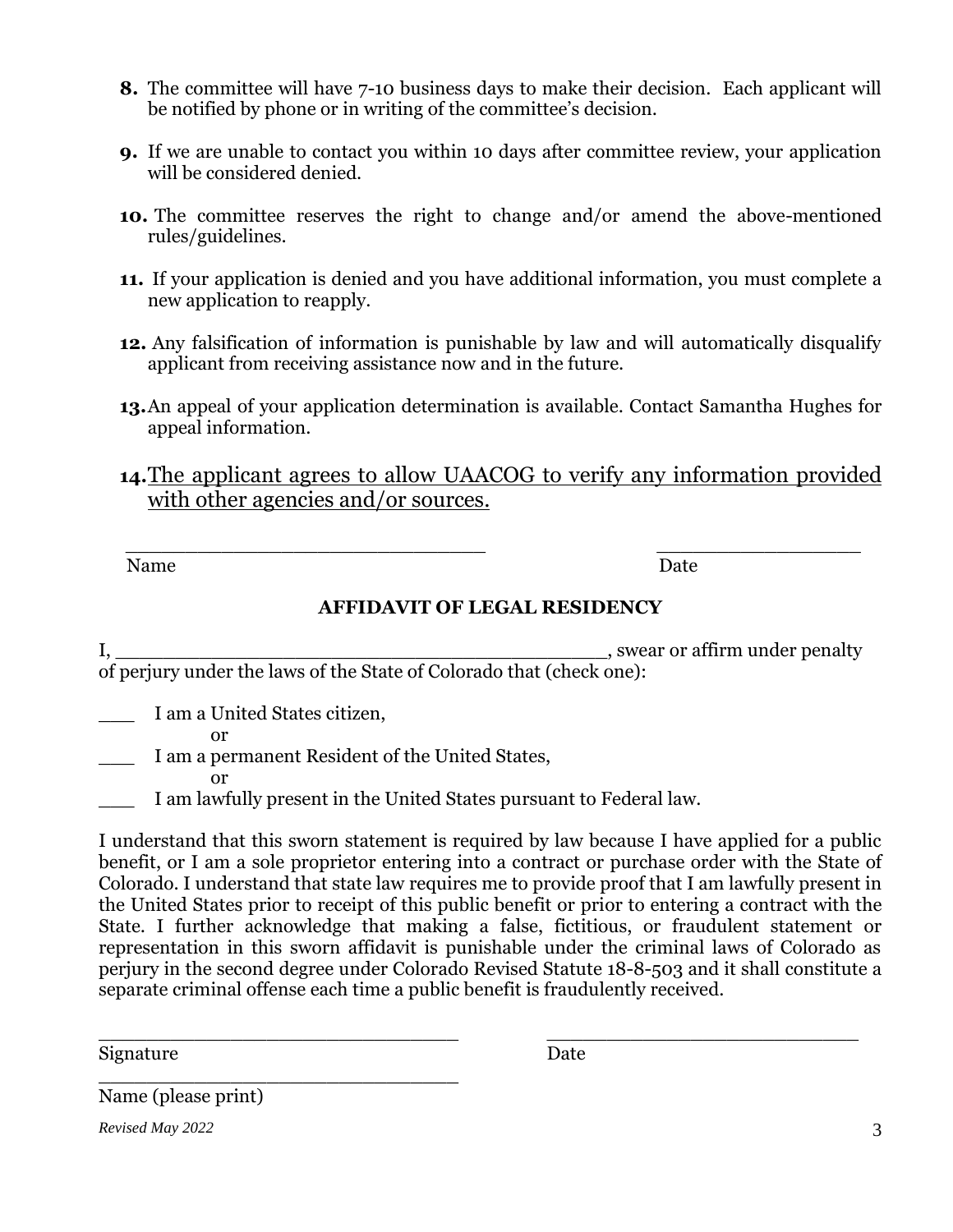## **Community Service Block Grant Application for Assistance**

This information sheet must be completed by those receiving or using services and kept on file<br>for future reference and demographic purposes. ALL INFORMATION WILL BE KEPT **CONFIDENTIAL.** 

| ,我们也不会有什么。""我们的人,我们也不会有什么?""我们的人,我们也不会有什么?""我们的人,我们也不会有什么?""我们的人,我们也不会有什么?""我们的人         |
|------------------------------------------------------------------------------------------|
|                                                                                          |
|                                                                                          |
|                                                                                          |
| Please explain the situation (use additional paper if needed, do not write on the back): |
|                                                                                          |
|                                                                                          |
| ,我们也不会有什么?""我们的人,我们也不会有什么?""我们的人,我们也不会有什么?""我们的人,我们也不会有什么?""我们的人,我们也不会有什么?""我们的人         |
|                                                                                          |
|                                                                                          |
|                                                                                          |
|                                                                                          |
|                                                                                          |
|                                                                                          |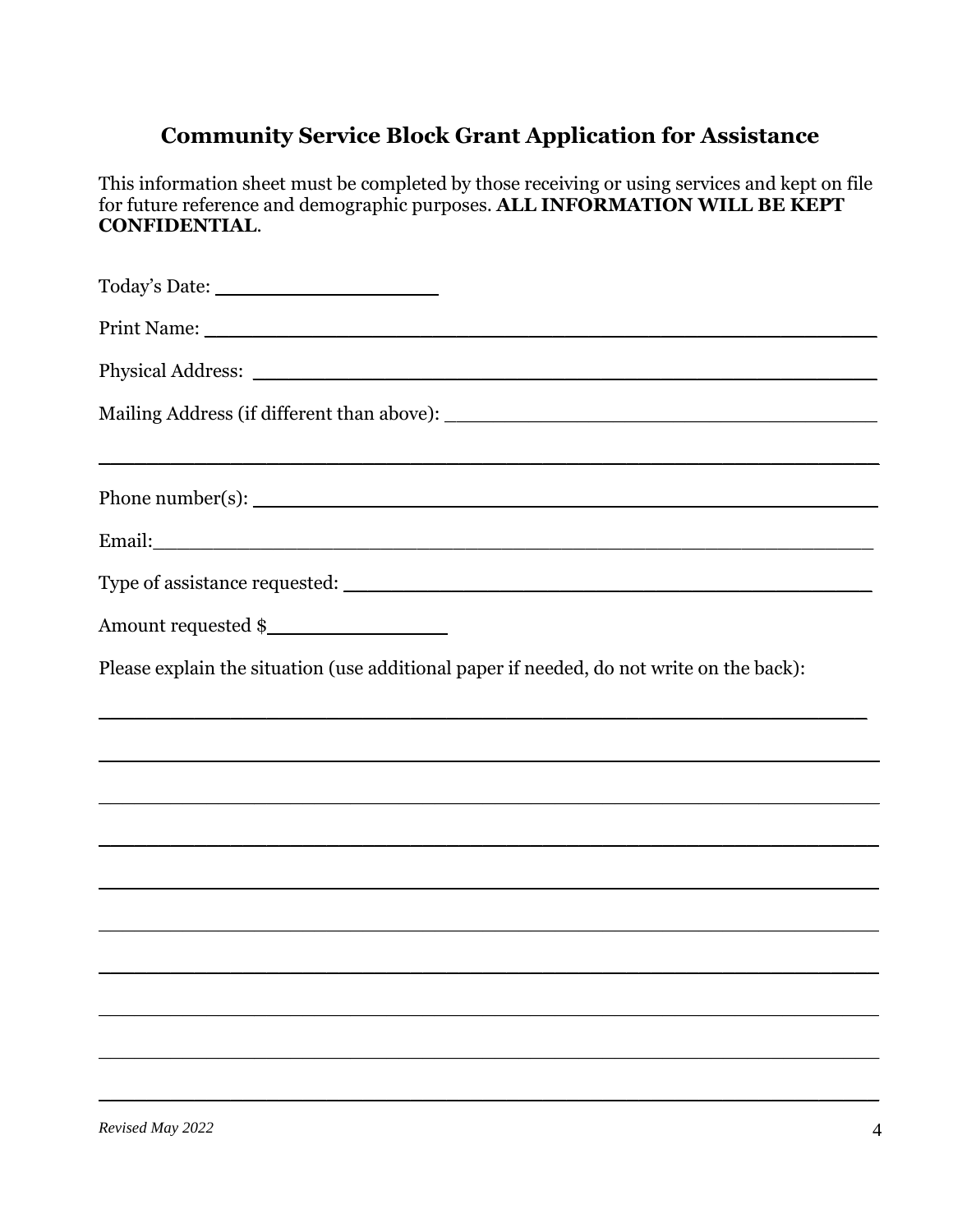If the maximum amount granted will not cover the entire bill how will the remainder be

 $\overline{\phantom{a}}$  , and the contract of the contract of the contract of the contract of the contract of the contract of the contract of the contract of the contract of the contract of the contract of the contract of the contrac

 $\overline{\phantom{a}}$  , and the contract of the contract of the contract of the contract of the contract of the contract of the contract of the contract of the contract of the contract of the contract of the contract of the contrac

 $\mathcal{L}_\text{max}$  and  $\mathcal{L}_\text{max}$  and  $\mathcal{L}_\text{max}$  and  $\mathcal{L}_\text{max}$  and  $\mathcal{L}_\text{max}$  and  $\mathcal{L}_\text{max}$ 

 $\overline{\phantom{a}}$  , and the contract of the contract of the contract of the contract of the contract of the contract of the contract of the contract of the contract of the contract of the contract of the contract of the contrac

 $\overline{\phantom{a}}$  , and the contract of the contract of the contract of the contract of the contract of the contract of the contract of the contract of the contract of the contract of the contract of the contract of the contrac

 $\overline{\phantom{a}}$  , and the contract of the contract of the contract of the contract of the contract of the contract of the contract of the contract of the contract of the contract of the contract of the contract of the contrac

 $\mathcal{L}_\text{max}$  and  $\mathcal{L}_\text{max}$  and  $\mathcal{L}_\text{max}$  and  $\mathcal{L}_\text{max}$  and  $\mathcal{L}_\text{max}$  and  $\mathcal{L}_\text{max}$ 

paid? \_\_\_\_\_\_\_\_\_\_\_\_\_\_\_\_\_\_\_\_\_\_\_\_\_\_\_\_\_\_\_ \_\_\_\_\_\_\_\_\_\_\_\_\_\_\_\_\_\_\_\_\_\_\_\_\_\_\_\_\_

What steps have you taken to solve the problem on your own? \_\_\_\_\_\_\_\_\_\_\_\_\_\_\_\_\_\_\_\_\_

How will you prevent a similar situation from happening in the future?

If you have recently left or lost your job, please explain:

Please list your last two employers (Name, phone#, and dates of employment):

| Household | <b>Employer Name &amp;</b> | Dates of   | Reason for | Employers           |  |
|-----------|----------------------------|------------|------------|---------------------|--|
| Member    | Position Held              | Employment | Leaving    | <b>Phone Number</b> |  |
|           |                            |            |            |                     |  |
|           |                            |            |            |                     |  |
|           |                            |            |            |                     |  |
|           |                            |            |            |                     |  |
|           |                            |            |            |                     |  |
|           |                            |            |            |                     |  |
|           |                            |            |            |                     |  |
|           |                            |            |            |                     |  |

Which best describes your family type? (check one)

Single person Single parent male Single parent female Two parent household Two adults no children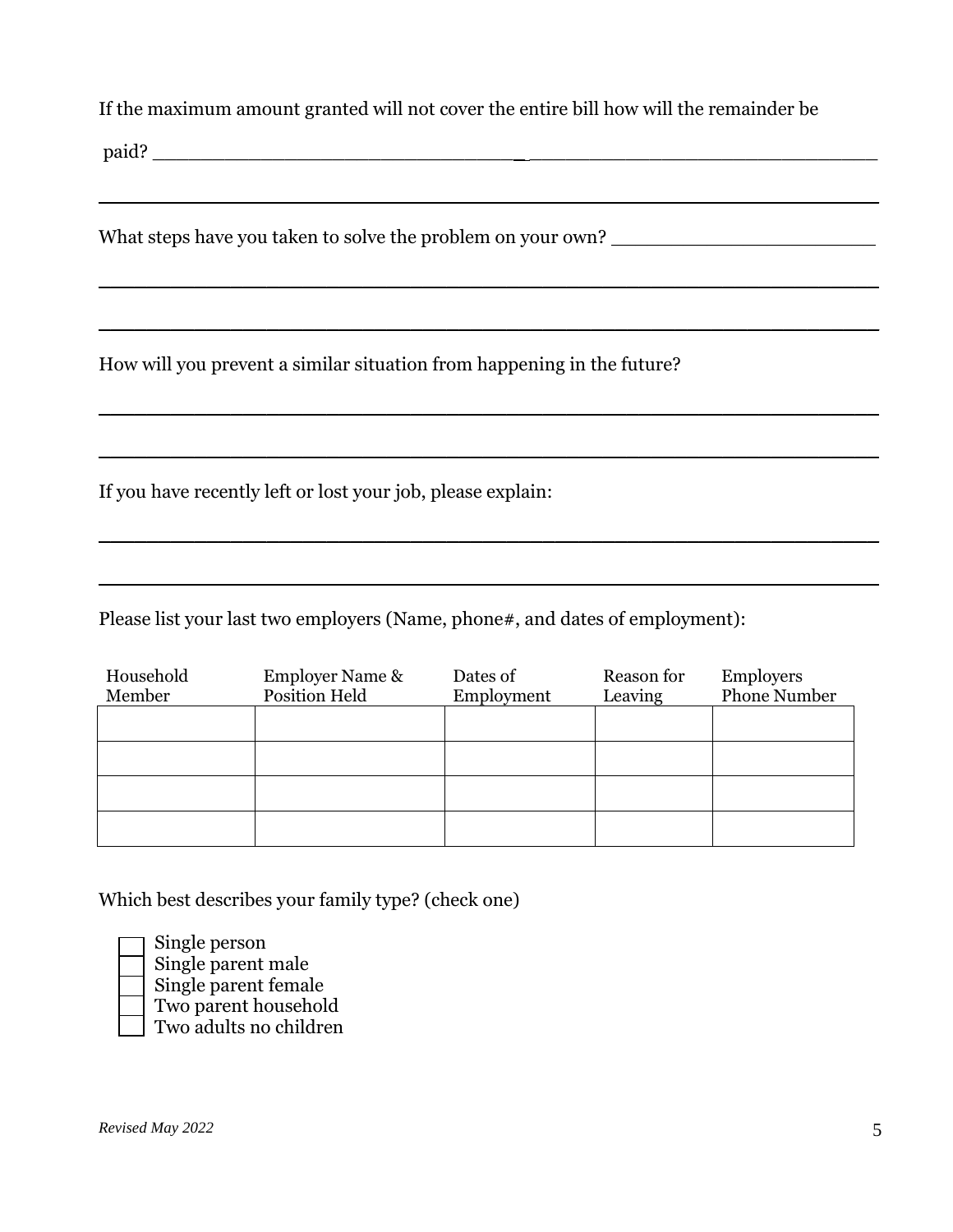What is your housing situation? (check one)

Own Rent Homeless Other (explain):  $\frac{1}{\sqrt{1-\frac{1}{2}}\sqrt{1-\frac{1}{2}}\sqrt{1-\frac{1}{2}}\sqrt{1-\frac{1}{2}}\sqrt{1-\frac{1}{2}}\sqrt{1-\frac{1}{2}}\sqrt{1-\frac{1}{2}}\sqrt{1-\frac{1}{2}}\sqrt{1-\frac{1}{2}}\sqrt{1-\frac{1}{2}}\sqrt{1-\frac{1}{2}}\sqrt{1-\frac{1}{2}}\sqrt{1-\frac{1}{2}}\sqrt{1-\frac{1}{2}}\sqrt{1-\frac{1}{2}}\sqrt{1-\frac{1}{2}}\sqrt{1-\frac{1}{2}}\sqrt{1-\frac{1}{2}}$ 

## **Total Household Income Worksheet**

Income must be disclosed for all individuals in household who are currently receiving income.

Please check this box if you receive **No Income**.

**(If you checked the box above you will need to fill out a no income statement form)**

### Check and disclose **ALL** forms of income you receive:

Please list names of individuals in the household who receives, next to the form of income received.

|                                                  | Who is receiving | <b>Amount Received</b> |
|--------------------------------------------------|------------------|------------------------|
| Employment (Gross, before taxes)                 |                  | \$                     |
| <b>TANF</b>                                      |                  | Φ<br>ъ.                |
| SSI (amount before deductions)                   |                  | \$                     |
| Social Security (amount before any deductions)   |                  | \$                     |
| Pension                                          |                  | Φ<br>ה                 |
| Unemployment                                     |                  | \$                     |
| <b>SSDI</b>                                      |                  | \$                     |
| <b>OAP</b>                                       |                  | Φ                      |
| VA                                               |                  | \$                     |
| Child Support (if not receiving, please explain) |                  | œ<br>æ                 |
| Food Stamps (SNAP)                               |                  | ጦ                      |
| Other (explain)                                  |                  | \$                     |
|                                                  |                  | ጦ                      |

Please indicate if you have or are receiving any of the following:

| Section 8 Rental Assistance |
|-----------------------------|
| <b>WIA</b>                  |
| Colorado Works              |
| <b>WIC</b>                  |
| Area Agency on Aging        |
| <b>Head Start</b>           |
| Other (Explain)             |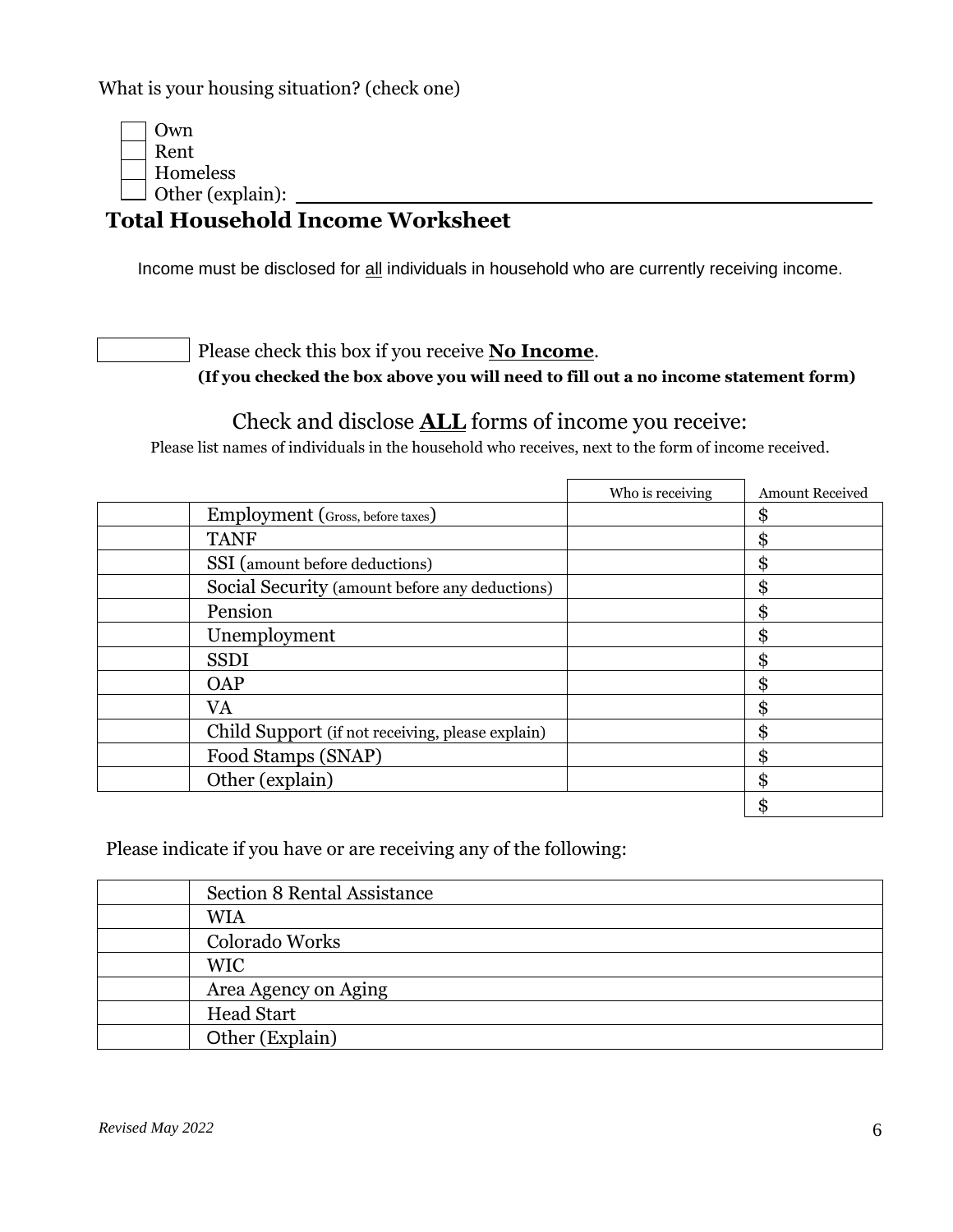#### **18 and older- No Income Statement**

If older than 18 and not receiving income, please state reason for no income: ( ALL IN THE HOUSE HOLD OVER 18 WITH NO INCOME )

|        | If in school, please state school name and expected completion date:                                                                                                                                                                                                  |  |  |  |  |
|--------|-----------------------------------------------------------------------------------------------------------------------------------------------------------------------------------------------------------------------------------------------------------------------|--|--|--|--|
|        | Please check if anyone in your household has applied for the following:                                                                                                                                                                                               |  |  |  |  |
|        | Registered at Workforce Center and are Actively Job Seeking:<br>(understand that the committee will verify)                                                                                                                                                           |  |  |  |  |
| Names: |                                                                                                                                                                                                                                                                       |  |  |  |  |
|        |                                                                                                                                                                                                                                                                       |  |  |  |  |
|        |                                                                                                                                                                                                                                                                       |  |  |  |  |
|        | Applied for WIC<br>(understand that the committee will verify)                                                                                                                                                                                                        |  |  |  |  |
| Names: |                                                                                                                                                                                                                                                                       |  |  |  |  |
|        | Applied for Section 8 Rental Assistance and are on the waiting<br>list. (understand that the committee will verify)                                                                                                                                                   |  |  |  |  |
|        | Names of individuals on waiting list:                                                                                                                                                                                                                                 |  |  |  |  |
|        | Applied at DHS for TANF<br>Applied at DHS for Food Stamps<br>Applied at DHS for Safe & Stable Families<br>Applied for Child Support Benefits<br><b>Applied for Social Security Benefits</b><br>Applied at other charities for assistance.<br>Names of those Charities |  |  |  |  |
|        | Applied for Area Agency on Aging funding<br>Applied for OAP (Old Age Pension)<br><b>LEAP</b><br>Other (explain below)                                                                                                                                                 |  |  |  |  |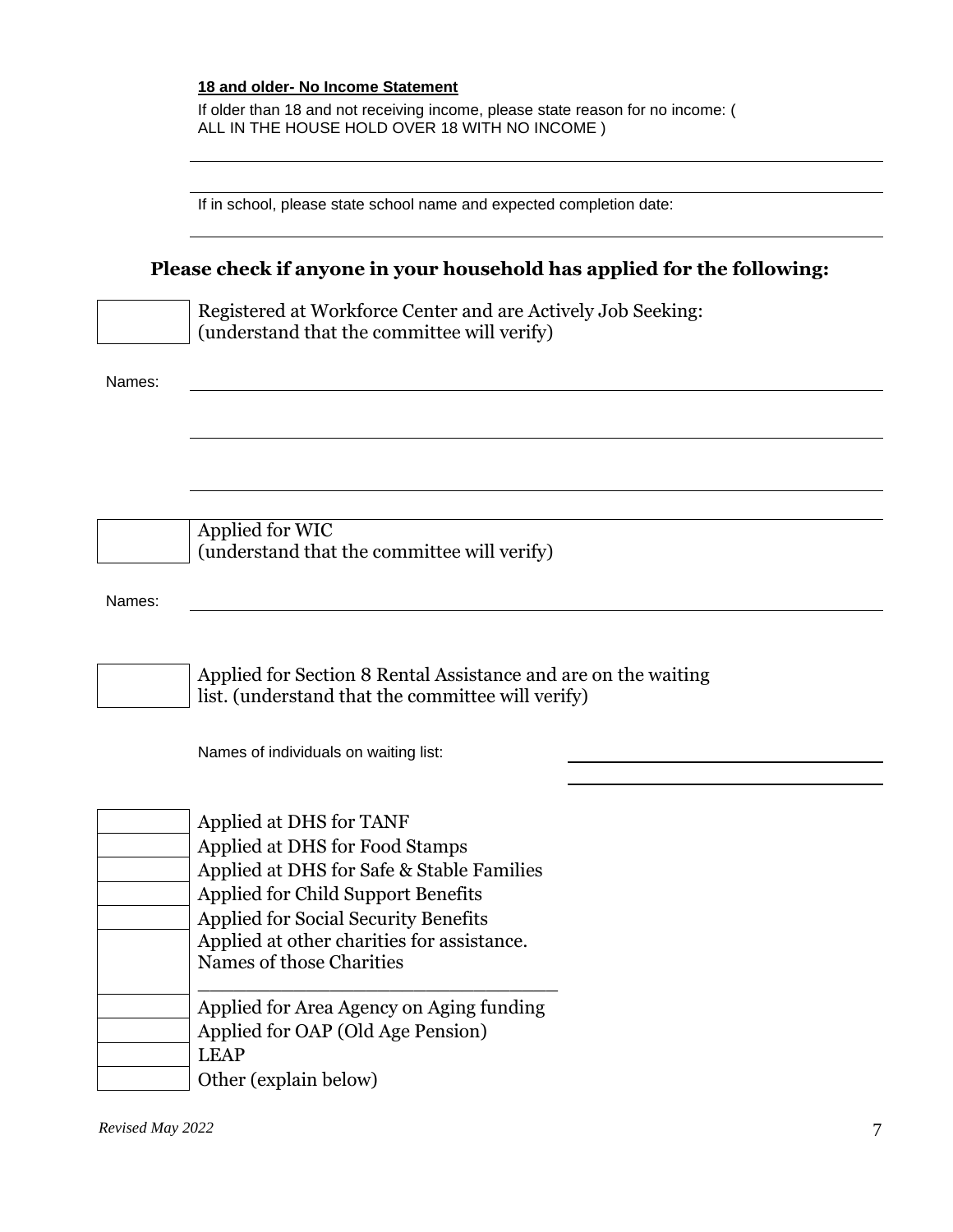#### **Monthly Budget Worksheet: Expenses**

|                                          | Monthly |
|------------------------------------------|---------|
| Expense item                             | Amount  |
| Housing (rent or mortgage)               |         |
| Electricity                              |         |
| Heating - Gas or other fuel              |         |
| Water                                    |         |
| Sewage                                   |         |
| Garbage                                  |         |
| Telephone                                |         |
| Cable                                    |         |
| Internet                                 |         |
| Cell Phone                               |         |
| Household maintenance and repair         |         |
| Home Furnishings and Equipment           |         |
| <b>Auto Payments</b>                     |         |
| <b>Auto Insurance</b>                    |         |
| Gasoline                                 |         |
| <b>Auto Maintenance</b>                  |         |
| Food and Groceries (without food stamps) |         |
| Food Eaten out                           |         |
| Clothing                                 |         |
| <b>Laundry Supplies</b>                  |         |
| Personal Care/ Hygiene Products          |         |
| Childcare - daycare, preschool           |         |
| Childcare - Diapers                      |         |
| Childcare-formula, baby food             |         |
| <b>Medical Insurance</b>                 |         |
| Medical-Doctor (copays)                  |         |
| <b>Medical-Dentist</b>                   |         |
| <b>Medical Prescriptions</b>             |         |
| Alcohol                                  |         |
| Tobacco                                  |         |
| Entertainment                            |         |
| <b>Education or Self Improvement</b>     |         |
| <b>Student Loans in repayment</b>        |         |
| Credit Card payments                     |         |
| Pay Day/ Cash Advance Loans              |         |
| Other Loans/ expenses (specify):         |         |
|                                          |         |
|                                          |         |
|                                          |         |
| <b>Monthly Expenses Total:</b>           |         |
|                                          |         |